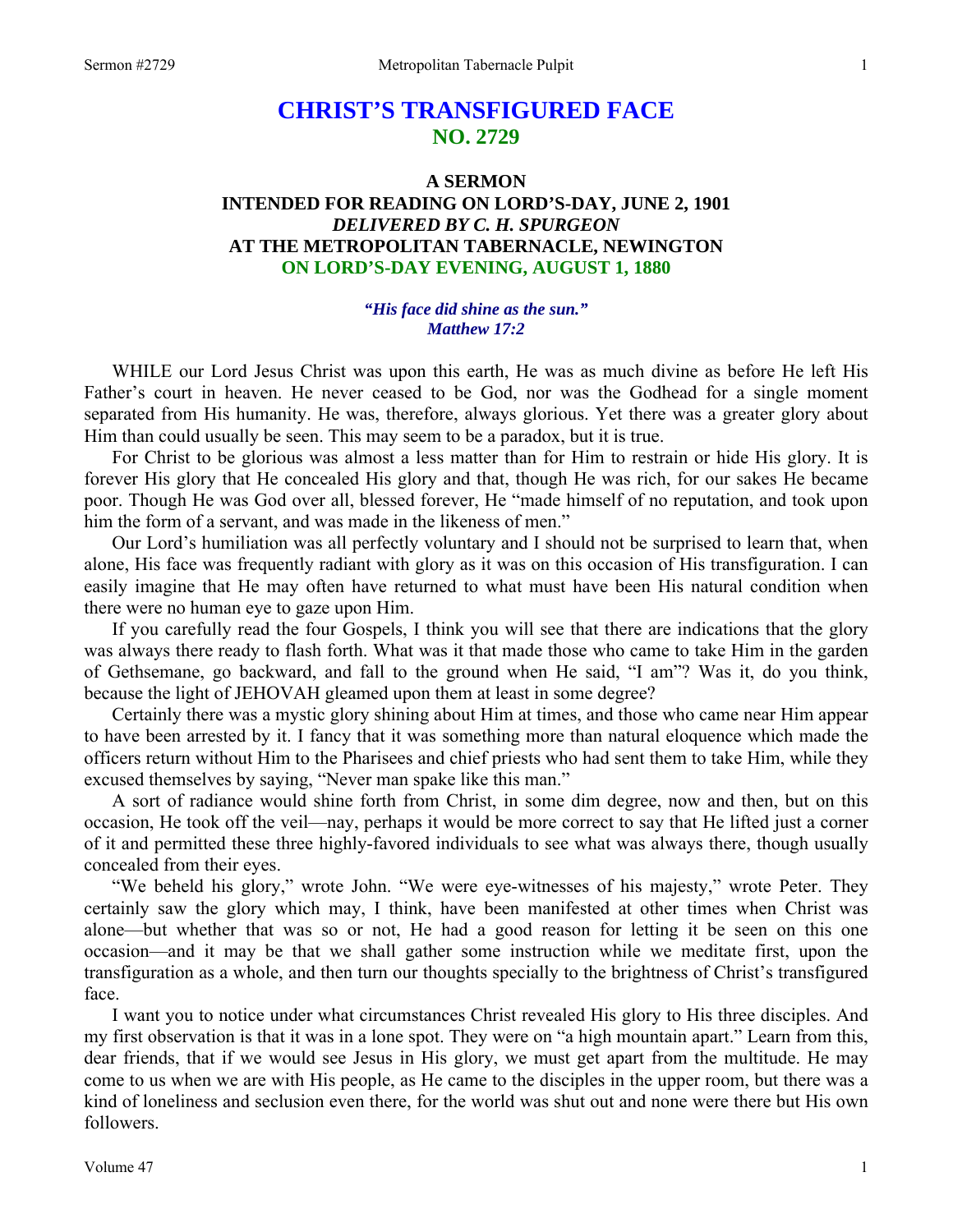Our Lord delights to talk to His beloved ones when they are in retirement. Leave the servants at a distance from the sacred meeting place, even as Abraham did, and go up to the top of the hill alone, or with some specially chosen companions.

 We who live in London need more solitude—I mean, at least, that we need to find for ourselves more opportunities for solitude than those who live in retired spots. They almost inevitably walk the fields at eventide and we may hope that, like Isaac, they there have communion with their God. But if we have not any fields to walk in, we must somehow manage to get alone. The best visits from Christ are like the best visits we have from those we love—not in the busy market, or in the crowded street, but when we are alone with them.

 Our blessed Master also, on this occasion, revealed His glory when He was in prayer. Luke says that, "as he prayed, the fashion of his countenance was altered, and his raiment was white and glistening." Prayer is the key of all mysteries. When Christ would, as it were, unlock Himself, the casket, so as to let His disciples see His inner glory, He prayed—and this should teach us that if we would see Christ's glory, we also must pray. And if we would glow with the glory of Christ, we must be much in prayer.

 These are practical truths—much more practical than many imagine. We are far too often like Martha, "cumbered about much serving." We need to be more like Mary, sitting at the feet of Jesus, looking up into His dear face and listening to His gracious words. The active life will have little power in it if it is not accompanied by much of the contemplative and the prayerful. There must be retirement for private prayer if there is to be true growth in grace.

 When our Lord's disciples did see His glory, it was revealed in an amazing light. And this may teach us how truly divine He is, for "God is light, and in him is no darkness at all." It may also show us how He has come to us as the light—not in the blackness of darkness, to overwhelm us in despair and make us sit like the Egyptians during that darkness which might be felt—but Christ is "the true Light, which lighteth every man that cometh into the world."

 And when we see Him, we shall perceive this. The glory which the disciples saw was a light that was perceptible by the eye, and there is about the glory of Jesus a moral, mental, spiritual light which we shall behold when we see Him as He is. This will be the main thing that we shall see when we are favored with a sight of Him.

 Something is to be learned also from the persons to whom our Lord revealed His glory. They were very few. There were only three of them and I venture to say that among the saints of God in all ages, there have not been many who have seen our Lord Jesus Christ to the full. Blessed indeed are the eyes that have so seen Him, but they are very few.

 All of us who have believed in Jesus, have looked unto Him, and have been lightened, and have found salvation through Him—but even amongst us, there are some who have missed many of their rightful privileges. They are partially blind and cannot see afar off. By the grace of God, they will get to heaven all right, but they will have much darkness on the road.

 There are few of us who so abide in Christ, from day to day, as to see Him as distinctly as He is to be seen. I must confess that I envy some saints, whose biographies I have read, who have seen the Lord far better than I have. And I aspire, I hunger, I thirst to see as much of Him as can be seen on this side of the river of death.

 Why should we not all do so? Eyes are meant to see light and spiritual eyes are intended to see Christ. And they are never so fully used for their true design as when they are constantly fixed upon Him—all lower lights being forgotten and permitted to burn out—while He becomes the one great Light in which the soul basks and revels. Mark this then, you multitudes of professors—out of the twelve apostles, only three saw the transfiguration—and what a small proportion were those three to the great company of men and women who at that time were disciples of Jesus!

 Yet these three were very special persons. Some say that Peter was one of them because he loved his Master much. That John was another because his Master loved him much—and that James was the third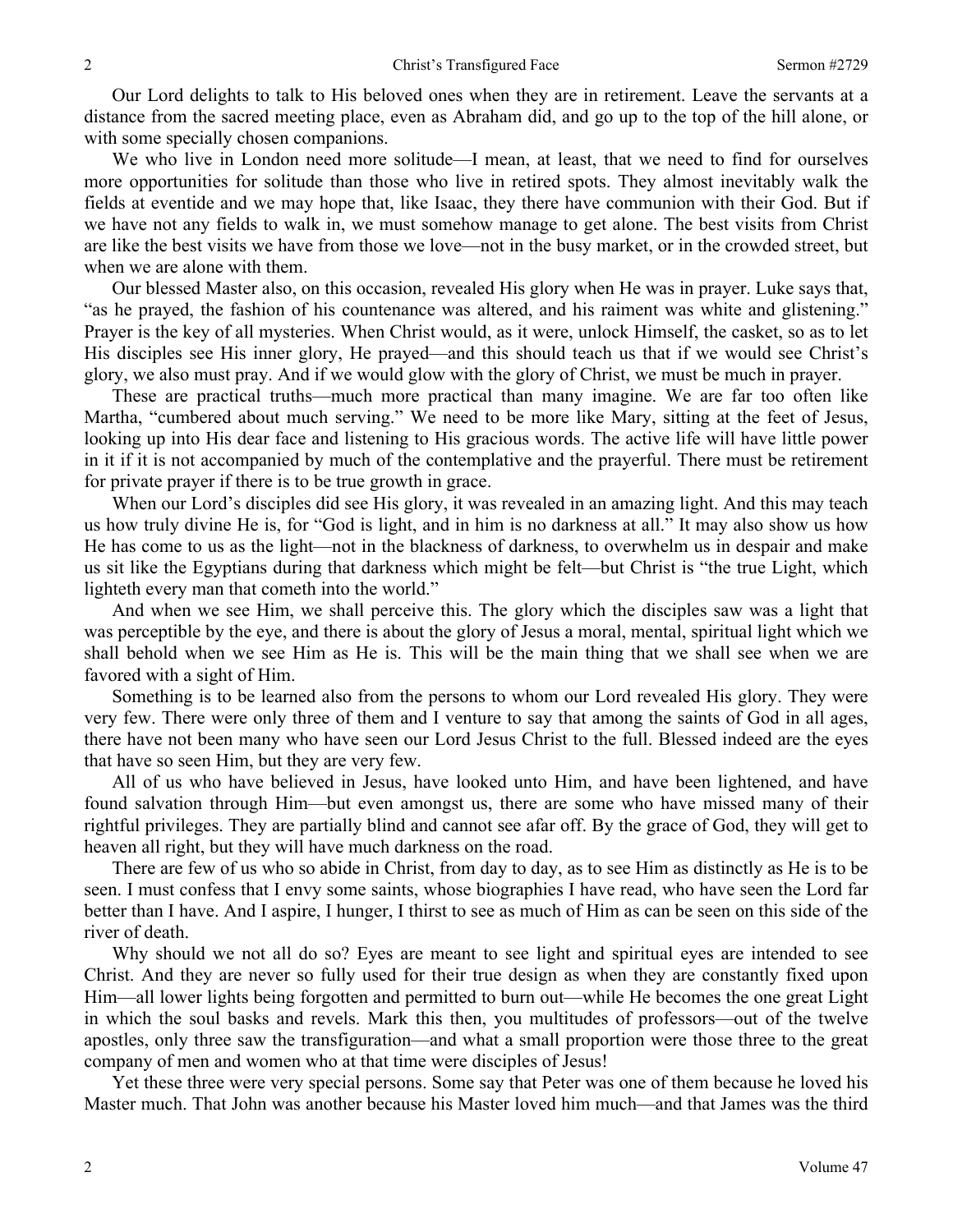because he was so soon to die—the first of the apostles who should become a martyr for the faith of Jesus Christ.

 I do not think, however, that is a good conclusion to draw, for I should not say that Peter loved Christ more than John did. Peter was openhearted, bold, enthusiastic. To my mind, there is something very lovable about Peter, and in my opinion, we need more Peters in the church of the present day. Though they are rash and impulsive, yet there is fire in them, and there is steam in them, so that they keep us going.

 As for John, you can all see that it was well that the man whose head was to lie in the bosom of Christ, who was so affectionately to care for the Master's mother, and who was to see His Lord "in the isle that is called Patmos," should behold Him once in His glory, that He might recognize Him when He again appeared to him.

 And as for James, we can easily believe that there were special traits of beauty about his character that made him to be one of those three—his early martyr death and the fact that he was the brother of John—certainly lift him up to a very high position among the apostles of Christ.

 There were three, I suppose, in order that there might not be any question concerning their testimony to the transfiguration. Two or three witnesses were sufficient to establish a case in a court of law. A thing that cannot be proved by three honest men as witnesses, probably cannot be proved by thirty—and if three men join to testify to a lie, probably thirty will not speak the truth.

 These three apostles were specially chosen to see Christ in His glory because they were afterwards to behold Him in His greatest agony. I cannot imagine what must have been their feelings when they first saw Him brighter than the sun, and then beheld Him red as the rose with bloody sweat. I know not which sight a man might more desire—to see Christ robed in light, and brighter than the sun, or to see Him crimsoned with His own blood, the very essence of His being poured out in agony for us.

 "Oh!" said Rutherford, "but was He not bonny when He wore the red shirt of His own blood for you and me?" Oh, the loveliness of an agonizing Savior! I cannot compare Him in these two so strangely differing experiences—one would have needed to see Him in both to understand either of them.

 These apostles saw their Lord in His glory and also in His agony. And perhaps somebody here is saying, "Oh! I wish I could be favored with those two sights. I wish I could, in vision, if not in actual fact, see the Lord Jesus Christ." Dear friend, do not ask for anything of the kind. Be content to see Him by faith, for that is the only sight that you really need.

 Recollect also that although Peter saw Christ thus, he yet lived to deny Him. And although James and John saw Him, they also forsook Him and fled with the rest of the apostles. Well did Peter, therefore, set the revelation of Christ in the Scriptures even above the revelation on the mount of transfiguration when he wrote, "For we have not followed cunningly devised fables, when we made known unto you the power and coming of our Lord Jesus Christ, but were eyewitnesses of his majesty. For he received from God the Father honour and glory, when there came such a voice to him from the excellent glory, This is my beloved Son, in whom I am well pleased. And this voice which came from heaven we heard, when we were with him in the holy mount. We have also a more sure word of prophecy; whereunto ye do well that ye take heed, as unto a light that shineth in a dark place, until the day dawn, and the day star arise in your hearts."

Sacred Scripture, accepted by faith, will give me a better view of Christ than even if—

#### *"Tabor's glorious steep I climb;"*

for—

*"At the too-transporting light, Darkness rushes o'er my sight."*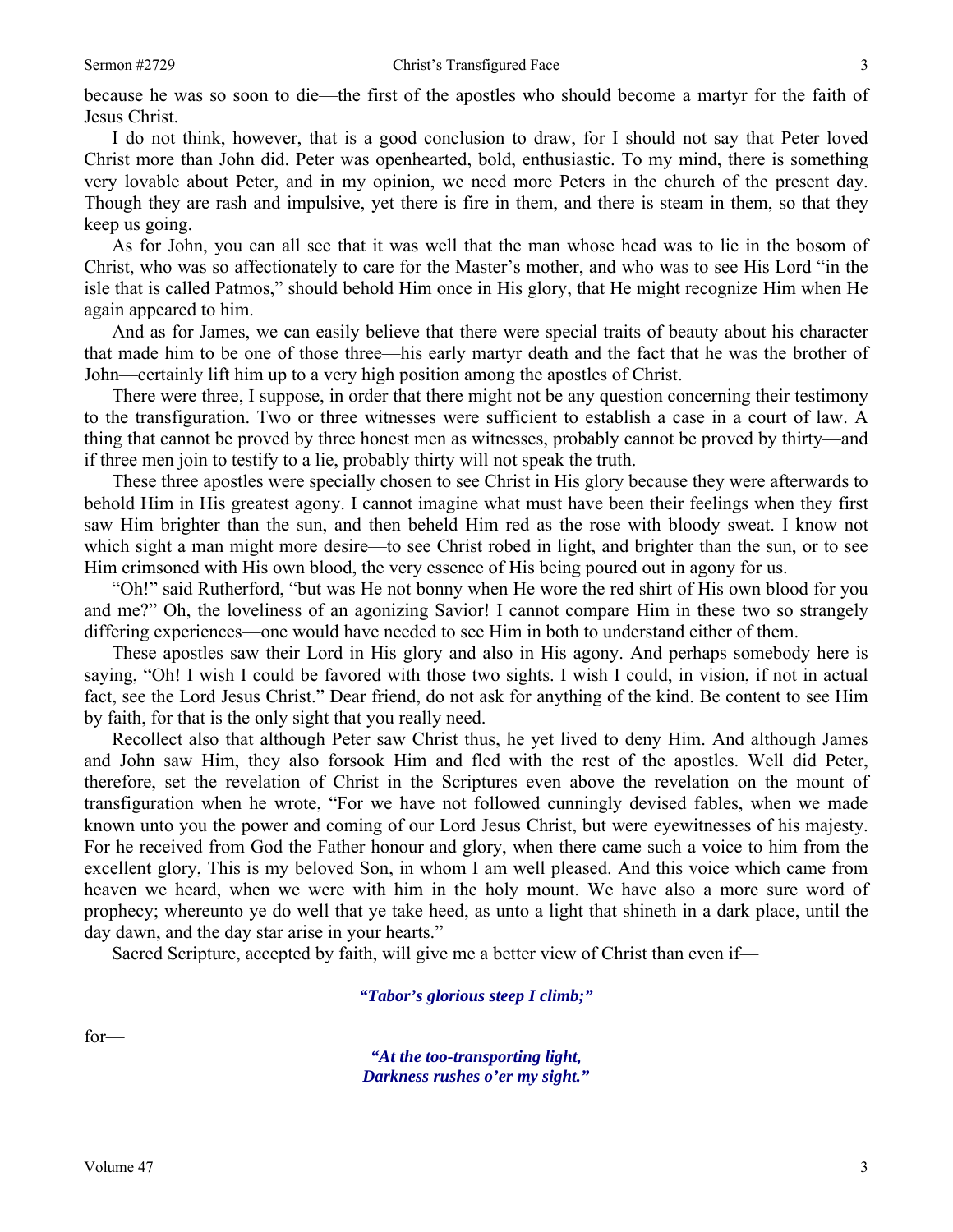Therefore it is better, calmly and quietly to see Christ in the Scriptures than to wish to behold Him either in His glory or in His agony.

 Another thing which we may learn from our Lord Jesus Christ having shown Himself to His apostles thus robed in brightness is that we are scarcely aware of the glory of which the human body is capable. Nobody knows what beauty may surround these bodies of ours—they are only "vile" in certain aspects. You know what a difference there is in the appearance of a man when his face is lighted up, as we say, or when he is sitting still and a photographer is taking his portrait. The moment the operator begins to take the cap off the camera, the man's soul vanishes and his true likeness is not there at all.

 But see him when he is full of animation, when he is speaking upon some delightful theme—his face lights up and his whole appearance is changed. I have known some persons who have seemed to me to have a singular brightness upon their face when they have been speaking about Christ. And very often, the faces of the dying are lit up with a wonderful splendor.

 There is actually, as physicians know, a kind of luminosity that does arise from the human face in certain stages of disease—that is a brightness which is not to be desired, but our flesh is capable of becoming marvelously transformed when it shall please God to make that change in us. We shall, ourselves, wonder that such bodies as these can become so light, so bright, so ethereal.

 The body of Christ became so and we, in our measure, are to be raised in the likeness of His glorious body. "As we have borne the image of the earthy, we shall also bear the image of the heavenly." And this image of the heavenly, which the apostles saw upon the holy mount, is a kind of index to us of the evident possibility of these poor bodies of ours being clothed with supernal splendor.

 Now I want to talk to you, though only for a few minutes, about Christ's transfigured face, concerning which our text says, "His face did shine as the sun."

**I.** First, from this truth we learn that JESUS CHRIST IS THE SAME IN HIS GLORY AS HE WAS BEFORE.

 He was transfigured, but He was not transformed into another person. Matthew says that "His face did shine as the sun." Then, *His face was the same as it was before*. It was His face that the apostles saw. All the familiar features of His countenance were there, though illumined with supernatural radiance. So, whatever glory may come to Christ in the future it will be the same dear lineaments that will be lit up with heavenly brightness.

 And as there was no change of feature, so there was no change of nature. *The transfigured Christ was the same Savior whom the apostles had known before.* And I like to think that, though now He reigns exalted high, He is, so far as His identity and nature are concerned, the same as He was when here below. Nothing has changed in His heart, or in His purposes, or in His designs towards His people.

 Further, when He was glorified, *His disciples were with Him*, for Matthew says that He "was transfigured before them." Do not imagine, dear friends, that our Lord Jesus Christ will forget His disciples when He is in His highest glory. No, even then, they will be with Him, for this is part of His great intercessory prayer for them, "Father, I will that they also, whom thou hast given me, be with me where I am; that they may behold my glory."

 Circumstances change some people—they rise in the world and then they do not know their poor friends and relations. But Christ was not changed in heart by the wondrous transformation which He had undergone in being clothed in light. After the transfiguration He spoke to His disciples with the just same gentle, human, tender tones as before. He laid His hand upon them in the old-fashioned, familiar way, and said, "Arise, and be not afraid," just as, when walking upon the water, He had said to them, "It is I; be not afraid."

 No, dear friends, there was no change in Him, for, as I have already reminded you, even when He was thus manifesting His glory, *His talk was concerning His decease at Jerusalem*. There was no swerving from the great object for which He had descended from heaven—and there was no change, either, in His feelings or in His manner towards His people.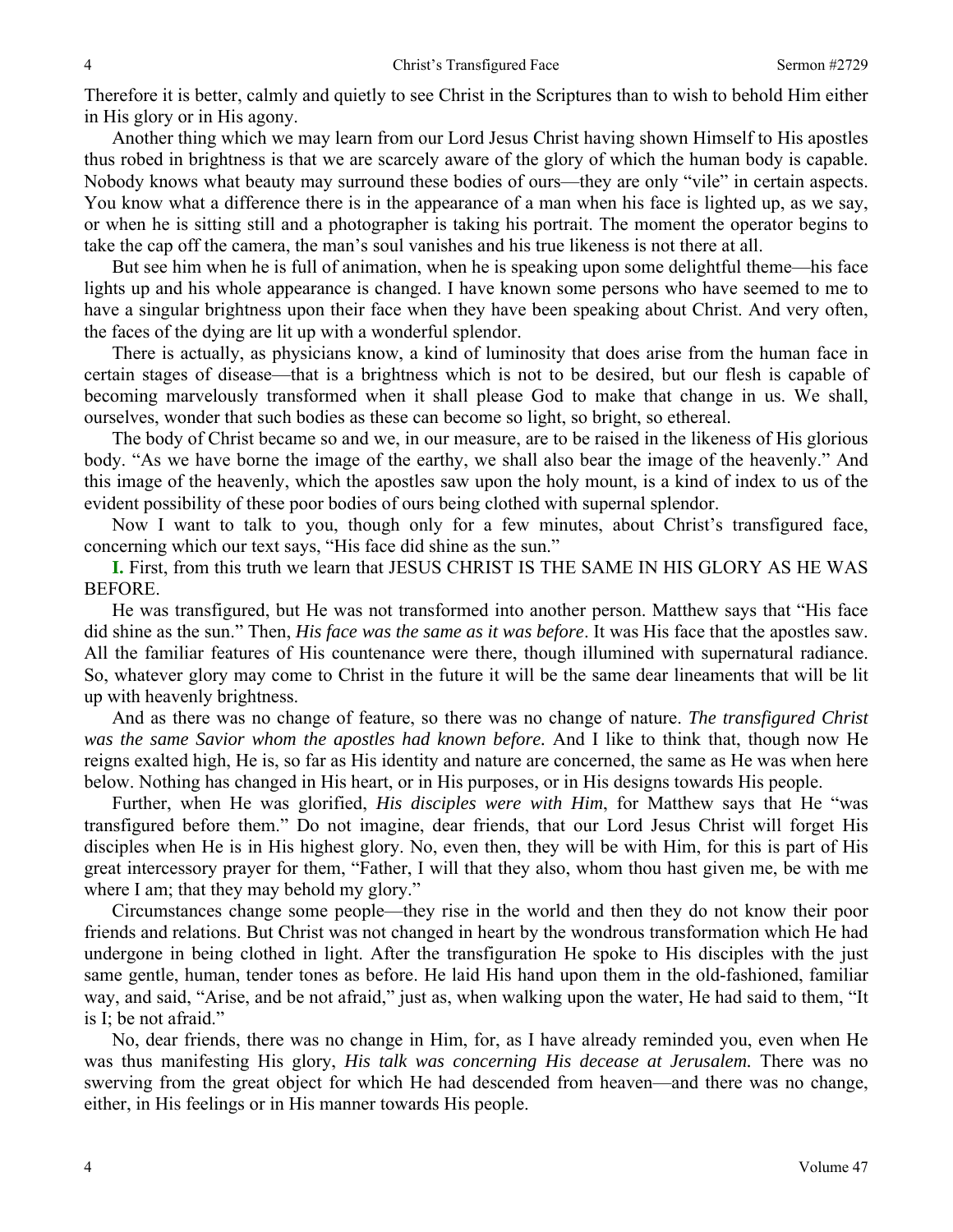O beloved, have you known Christ here? Then you shall know Him hereafter. Have you trusted Him on the cross? Then He will not disown you when He wears His many crowns and sits upon the throne. You shall say, when you see Him in the day of His greatest glory, as we sang just now,—

#### *"This is the Man, th'exalted Man, Whom we unseen adore."*

Oh, yes! you shall see the nail-prints shine resplendent and you shall know that He is indeed your old familiar Savior who was with you on earth—and now you are to be with Him forever in heaven.

**II.** Our text also teaches us a second lesson, namely, that THE GLORY OF CHRIST SURPASSES ALL HUMAN EXPRESSION.

We can measure the illuminating power of the gas that we burn. We talk of it as having so many candle-power, but will any gentleman, who is quick at calculations, compute for us the candle-power of the sun? Nay, that is a task he can never accomplish, for the sun has more light than all other lights put together. So far as we are concerned, all the lights that we can make or imagine cannot equal the sun he is the very source of all the light that floods the world on our brightest days.

 So is it with Christ. *He has in Him all brightness and glory*. If there be any virtue, if there be any goodness, if there be any excellence, it is all in Him. One said of Henry the Eighth that if the portraits of all the tyrants who ever lived had been lost, they might all be painted again from his one face. And surely, I may change the expression and say that if all the beauty, and all the goodness, and all the love, and all the kindness that there ever were among men should be forgotten, it might all be reproduced from the character of our Lord and Savior Jesus Christ.

 We cannot really see the full glory of the sun—some have been blinded by looking at him too intently. And *no mortal eye can gaze upon all the splendors of Christ*. You may see much of Him, but there is such a wondrous mystery—such a marvelous excess of glory—about Him, that if any man says, "I know Him fully," he proves that he knows Him not.

 Paul wrote to the Philippians, "that I may know him." Yet he had known Christ for many years. I suppose that he knew a great deal more about Christ in the first year of his Christian life than most of us know after twenty or thirty years. Yet, after that long period of gracious instruction which the Holy Spirit had given him, he still had to write, as the expression of his most ardent desire, "that I may know him," for he felt that he had not yet comprehended, with all the saints, what are the heights, and depths, and lengths, and breadths of the love of Christ which passeth knowledge.

 There is an inexpressible glory about my Master—I can never exaggerate in speaking of it. I can never go to any excess in praising Him. I can never extol Him so much that anyone shall dare truthfully to say to me, "You have said too much in honor of your Lord." No, if all human tongues were eloquent and all did speak His praise *forever*—and if all angelic voices never spoke except to laud and magnify Him—so glorious is He that the praises of all combined would not rise above the soles of His feet.

**III.** I gather from our text, in the third place, that THE GLORY OF CHRIST IS ALL MEANT TO CHEER AND TO ENLIGHTEN.

 The light of the sun reveals and *Christ also reveals much to us*. In His light we see light. He who knows Christ knows God, who is light. The light of the Spirit of God is given to such as know Christ. They have an unction from the Holy One and they know all things. Christ has brought immortality to light by His appearing. He is indeed a wondrous Revealer.

*Christ, like the sun, is also a great Consoler.* What comfort the sun brings to us! How sad we should be if we were to lose his light! But oh! what floods of comfort come streaming down to darkened hearts when Christ, the Sun of righteousness, appears! No lonely watcher on the tower did ever sigh for the dawn as they do who love the Savior and have lost His company—and never were hands so heartily clapped with exultation at the light of the sun reappearing in the far North as we clap ours, in a spiritual sense, when Christ manifests Himself to us, for He is indeed "the consolation of Israel."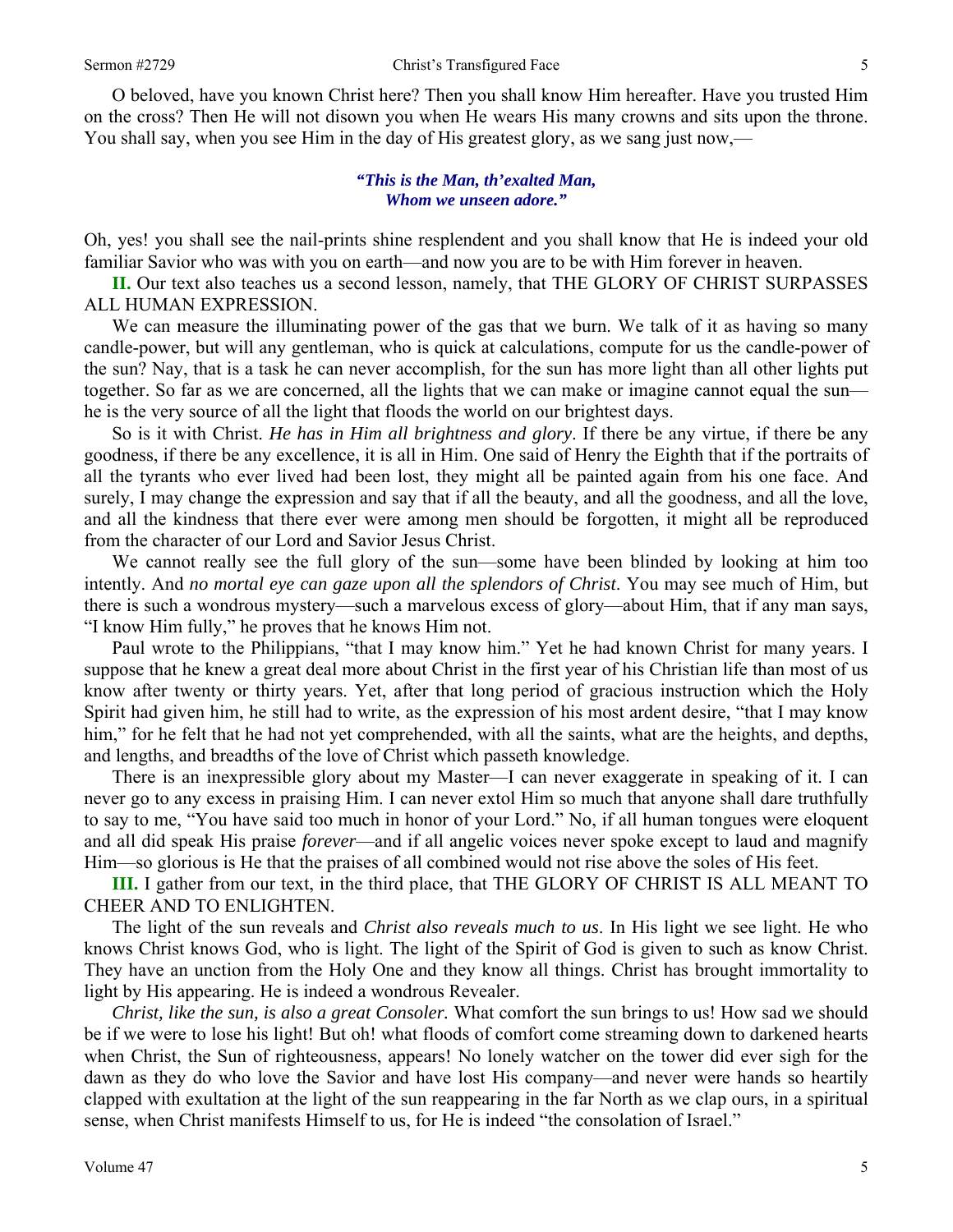*Jesus, also, like the sun, is a great Healer.* The Italians say, "Where the sun comes not, the physician will soon come," but where the sun shines, his beams usually bring at least a measure of health to men. So, where Jesus is, there the sick revive, for healing is found beneath His wings. Thus the face of Jesus is as the rays of the sun, scattering no malicious vapor, no deadly darts of baleful wrath, but only goodness and love. Oh, that we would all look, by faith, upon His blessed face and receive all the benefits that He is waiting and willing to bestow upon us!

**IV.** I am obliged to speak very briefly upon each point where one might enlarge almost without end, so I ask you to notice, in the fourth place, that THE GLORY OF CHRIST IS SUCH THAT IT MAY BE REFLECTED BY US.

 Everybody knows that the sun's light can be reflected. We owe much to reflected light. Well, the glory of Christ is such that it can shine upon you so that you can see it, and then, afterwards, you can reflect it, and refract it, and send it back upon others. You can give to others something of what Christ has given to you and this is a very blessed thing. "For God, who commanded the light to shine out of darkness, has shined in our hearts, to give the light of the knowledge of the glory of God in the face of Jesus Christ," in order that we may let that light shine out upon others.

 John says, "We beheld his glory, the glory as of the only begotten of the Father, full of grace and truth." Well, now, you can have *grace and truth* and you can so live that you shall be the means of bringing grace to others, and you can so display the truth that some, who have not yet looked to Jesus, can see something of Jesus reflected in you.

 Some Christians are very poor reflectors, but when we are as we ought to be, we shall be like that invention you see sometimes for underground rooms, where they try to send some of the daylight down by means of a reflector. The poor people of London are, many of them, both literally and spiritually, underground—very little light ever gets to them—so try to be reflectors, to shed the light upon them. Reflectors are not of much use when they get dirty. Unless they are cleaned, they cannot be of much service—and I know some Christians who need a good shower to cleanse them.

 There are some professors who do not reflect much credit upon their profession, I am sorry to say, and they generally blame the minister when this is the case. I sometimes wish that some of you Christians would be more careful as to what you do, because the blame for your inconsistencies often falls upon me. If I could do you any good by bearing it, I would not mind, but it is not so—you bring discredit upon the name of one who wishes to live to the Lord in the best way he can, and who has quite enough faults of his own without having all those of other people unjustly laid at his door.

 "Ah!" say the fault-finders, "that is one of Spurgeon's people." Of course they do. And I am blamed for your wrong-doing, although I am not in the least responsible for it. If the sheep go astray because the shepherd has not done his best to keep them from wandering, blame him. But if he has done all he could and the sheep then stray, so that the dog has to go after them, do not say that the shepherd ought to have the dog set on him.

 O beloved, try to reflect the glory of God so that people shall ask, "What makes that man's countenance so bright?" And the answer shall be, "He has set his face so close to the Well-beloved's face that he reflects the light that shines from it."

**V.** Lastly—for our time fails us—we learn that THIS GLORY OF CHRIST WILL SOON BE MORE FULLY DISPLAYED.

*In heaven, the glorified face of Jesus is always to be seen,* for we are expressly told that, "His servants shall serve him: and they shall see his face." Their eyes will be specially strengthened so that they can gaze upon it without injury.

### *"O long-expected day, begin,"—*

when we, too, shall be caught up to see that wondrous countenance! Do not your desires often make you feel like a bird that wants to fly, but cannot, because it is held down by a chain? Then you sing,—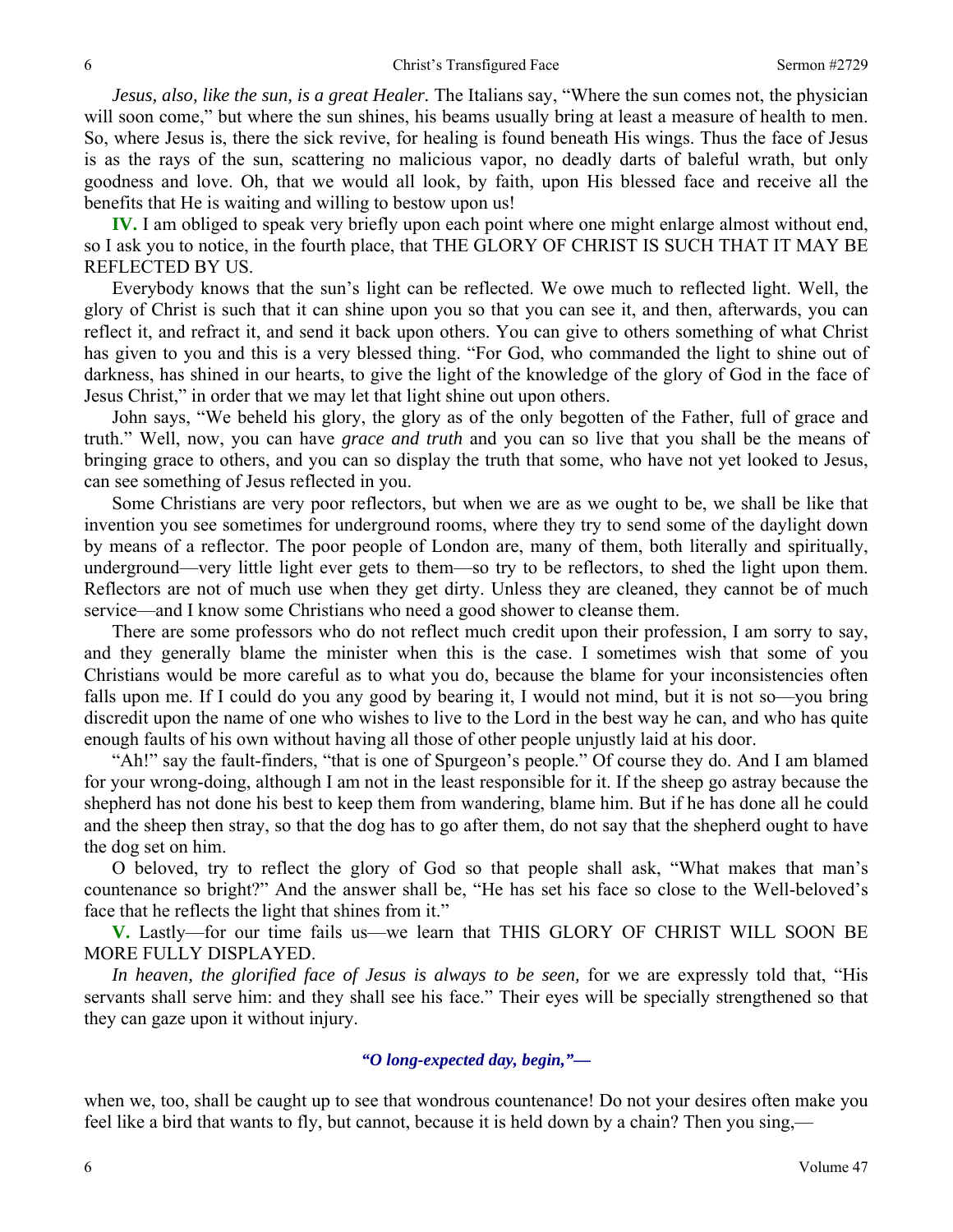*"My heart is with Him on His throne, And ill can brook delay; Each moment listening for the voice, 'Rise up, and come away.'"* 

They who do behold Christ in glory, even from the outermost rank of the saints, are to be envied above all earthly kings and princes. One said to an old saint, "You cannot see God's face and live." "Then," he replied, "let me see God's face and die." And I will be glad enough to die a hundred deaths if I may but see Christ. One hour with Christ in glory will more than make up for a weary lifetime of service, or suffering, or poverty, or persecution.

 I have often tried to imagine what the first five minutes with Jesus Christ in heaven will be, but I have in vain sought to picture the novelty and freshness of that wondrous time when the soul, filled with amazement, will exclaim, "The half has never been told me." The Queen of Sheba was astonished when she saw all the glory of King Solomon—but he was a mere nobody compared with our Lord Jesus Christ. Oh! what will it be to see Him?

 Now I close with this thought—*the glorified face of Jesus is also to be revealed here on earth.* In a short time, according to His promise, He will come. I do not know that He is coming tomorrow, but I do not know that He is not coming then. His return may be a thousand years hence—perhaps, fifty thousand years hence, or it may be before that clock strikes again.

 But whenever He comes, He will fulfill His own words, "Surely I come quickly." One thing is certain, He will come again. In like manner as He went up into heaven, He will return in His own proper person, enthroned upon the clouds of heaven, to hold the last assize. And my hearers, you will be there, every one of you. As surely as you are here, you will be there.

 When rocks the earth and shakes the sky, you will be there. When stars are falling like the leaves of autumn, and when heaven and earth shall flee away from His presence, you will be there. And whether you love Him or not, you shall see Him, for "every eye shall see him, and they also which pierced him."

 Are you ready for His appearing? Say not, "It will be a long while before it happens." It may not be. It may be tonight. But if it is a long time, yet He will surely come and then where will you be? If you live and die without the Savior, how will you face Him? His eyes are as a flaming fire to search you out and burn into your very soul. Oh, seek His face this very hour! It still shines as the sun.

 You know that when you are out of doors and the sun is shining, you do not ask, "Where is the sun?" Why, my dear man, you cannot help finding out where he is. "Oh, but how can I look at the sun?" My dear man, nobody needs to ask such a question as that. You just open your eyes and look. It is the simplest thing in the world to look. And so, to look to Jesus, which is faith, is the simplest, easiest thing ever performed by man. And that is why it is so difficult to many people.

 That is another paradox. If it were really difficult, men would do it, but because it is so easy, they say they cannot. "If the prophet had bid thee do some great thing, wouldest thou not have done it?" said the servants to Naaman, their master. "How much rather, then, when he says to thee, Wash, and be clean?"

 And so, when the message is, "Look, and live," you proud gentlemen want to have a much more elaborate system of salvation. You do not like to simply look to Christ, that you may be saved. But if there is a poor soul, anywhere, who is willing to have a whole Christ for nothing, he may have Him, and have Him now. Accept Him and God bless you, for Christ's sake! Amen.

#### **EXPOSITION BY C. H. SPURGEON**

#### *MATTHEW 16:24-28 AND 17:1-13*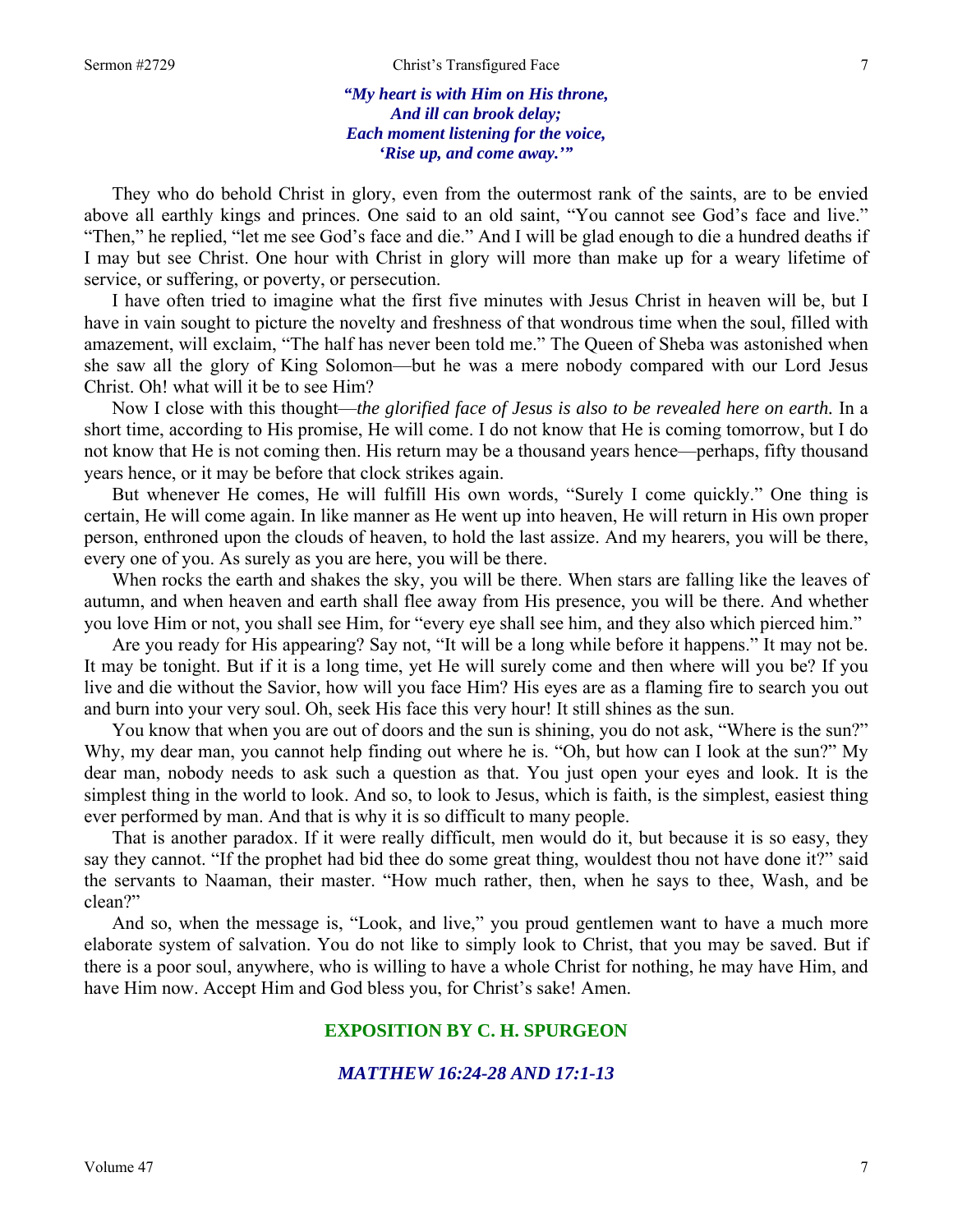**Matthew 16:24-25.** *Then said Jesus unto his disciples, If any man will come after me, let him deny himself, and take up his cross, and follow me. For whosoever will save his life shall lose it: and whosoever will lose his life for my sake shall find it.* 

This is the law of self-sacrifice, based on the sacrifice of Christ, and leading up to the complete sacrifice of the redeemed. We are not our own—we are bought with a price. To try to keep ourselves to ourselves would be acting contrary to the whole spirit of the redemption which Christ has wrought for us. And that is the last thing that any Christian should think of doing.

**26-28**. *For what is a man profited, if he shall gain the whole world, and lose his own soul? or what shall a man give in exchange for his soul? For the Son of man shall come in the glory of his Father with his angels; and then he shall reward every man according to his works. Verily I say unto you, There be some standing here, which shall not taste of death, till they see the Son of man coming in his kingdom.* 

By which, I suppose He meant that they should see Him in His majesty—that, notwithstanding the cross, they should see something of His crown of glory, as they did when they beheld Him after His resurrection, and as they did, even better, when He ascended on high. And as they did, some of them, in vision, when they saw Him standing at the right hand of God, even the Father.

#### **Matthew 17:1***. And after six days—*

Luke says, "about eight days after these sayings," but I suppose he counted the day before and the day after. "After six days"—and the first day was, probably, the first day of the week, so he was now coming to another Lord's day. One of the high Christian festivals of the life of Christ was about to be celebrated. Jesus was not yet dead, therefore it was not the resurrection that was celebrated on that day, but the transfiguration. "After six days"—six days' teaching concerning the cross before He revealed His glory.

 Dear brethren, there are many in these days who delight to speak almost exclusively about the glory of the second advent. Now, God forbid that we should be silent concerning that great theme! But I think our teaching concerning it must be given after six days' consideration of the sufferings of Christ. Let those who will say, "We preach Christ *glorified.*" I mean to still say, with Paul, "But we preach Christ *crucified*."

When I have had my six days for that topic, then am I right glad to have another day to speak concerning Christ's glory. We must never forget His death—all our immortal hopes are centered in the death of our great Substitute. "After six days"—

**1-2.** *Jesus taketh Peter, James, and John his brother, and bringeth them up into an high mountain apart, and was transfigured before them: and his face did shine as the sun, and his raiment was white as the light.* 

"White and glistening," says Luke. "Exceeding white as snow; so as no fuller on earth can white them," says Mark.

**3.** *And, behold,—* 

As if this was a great wonder. The transfiguration of Christ could scarcely be called miraculous, for it is according to the nature of Christ that His face should shine and His very raiment become glorious.

**3.** *There appeared unto them Moses and Elias talking with him.* 

Moses, the great representative of the law, and Elias, the chief of the prophets—one who had died, and one who had entered heaven without dying—thus representing both the quick and the dead.

**4.** *Then answered Peter, and said unto Jesus, Lord, it is good for us to be here: if thou wilt, let us make here three tabernacles; one for thee, and one for Moses, and one for Elias.* 

If Peter had known that hymn by Dr. Watts,—

*"My willing soul would stay In such a frame as this, And sit and sing herself away*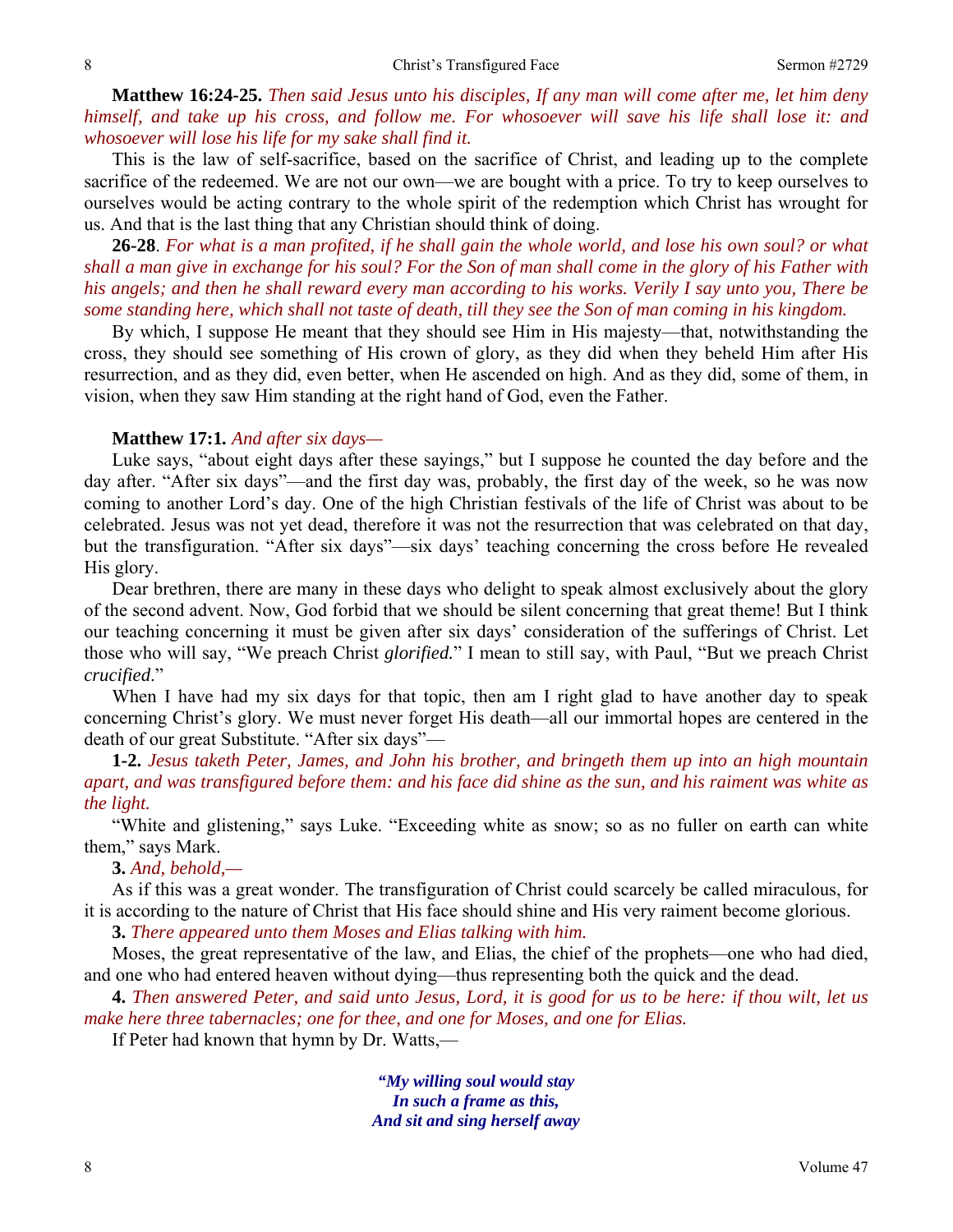#### *To everlasting bliss;"*

he would have thought it appropriate to sing at that moment. And whenever we get up on the mount, we have no desire to go down again. Our one thought is, "Oh, that this happy experience would last! Oh, that we might keep in this blessed company forever!" Yet our highest religious excitements cannot continue, even as the sea is not always at flood tide.

 The talk between those three—Jesus, and Moses, and Elias—must have been well worth hearing. I would like to have been one of the three untransfigured, unglorified apostles, to listen to the conversation of the three glorified ones. We know what they talked about, for Luke tells us that they "spake of his decease which he should accomplish at Jerusalem." And it is very singular that the Greek word which he used to describe Christ's decease is the word, "exodus." They "spake of his exodus which he should accomplish at Jerusalem."

 Moses knew all about the exodus out of Egypt, and what a type that was of Christ's departure out of this world—the death of the lamb—the sprinkling of the blood—the slaying of the firstborn among the Egyptians, even as Christ smote sin, death, and hell—the triumphant coming out of Israel, with silver and gold, setting forth Christ's ascension to His Father with all His precious treasures captured from the hand of the enemy.

 How changed must the feelings of Elijah have been since the day when he said, "I, even I only, am left; and they seek my life, to take it away," for now he was seeing the King in His glory, and talking with Him about His approaching departure.

 How did Peter, and James, and John know that these two men were Moses and Elias? They had never seen them in the flesh, yet they evidently recognized them—so, as they knew people whom they had not known on earth, I am sure that I shall know in heaven those whom I did know here—I shall have the advantage of them in that respect. I suppose they said to each other, as soon as they saw these men, "That is Moses, and that is Elijah." Yet they had never seen them—and shall not we, when we meet our dear kindred and friends, say at once, "That is So-and-so, with whom I took sweet counsel on earth when we walked to the house of God in company"? Surely, the mutual recognition of the saints hardly needs a better support than this passage supplies.

**5.** *While he yet spake, behold, a bright cloud overshadowed them:* 

The Shekinah cloud, which was the type of the divine presence in the wilderness—bright, yet a cloud, softening the excessive glory of the face of Jesus with its overshadowing, yet casting no dimness upon it—"a bright cloud overshadowed them."

**5-6.** *And behold a voice out of the cloud, which said, This is my beloved Son, in whom I am well pleased; hear ye him. And when the disciples heard it, they fell on their face, and were sore afraid.* 

We cannot bear for God to come too near us, for we are such frail earthen vessels that if He reveals His glory too much within us, we are ready to break.

**7.** *And Jesus came and touched them, and said, Arise, and be not afraid.* 

Ay, it was only Jesus who could give them comfort. And I have to say,—

*"Till God in human flesh I see, My thoughts no comfort find; The holy, just, and sacred Three Are terrors to my mind.* 

*But if Immanuel's face appear, My hope, my joy, begins; His name forbids my slavish fear, His grace removes my sins."* 

The hand of a man touched the apostles, and the voice of a man said to them, "Arise, and be not afraid."